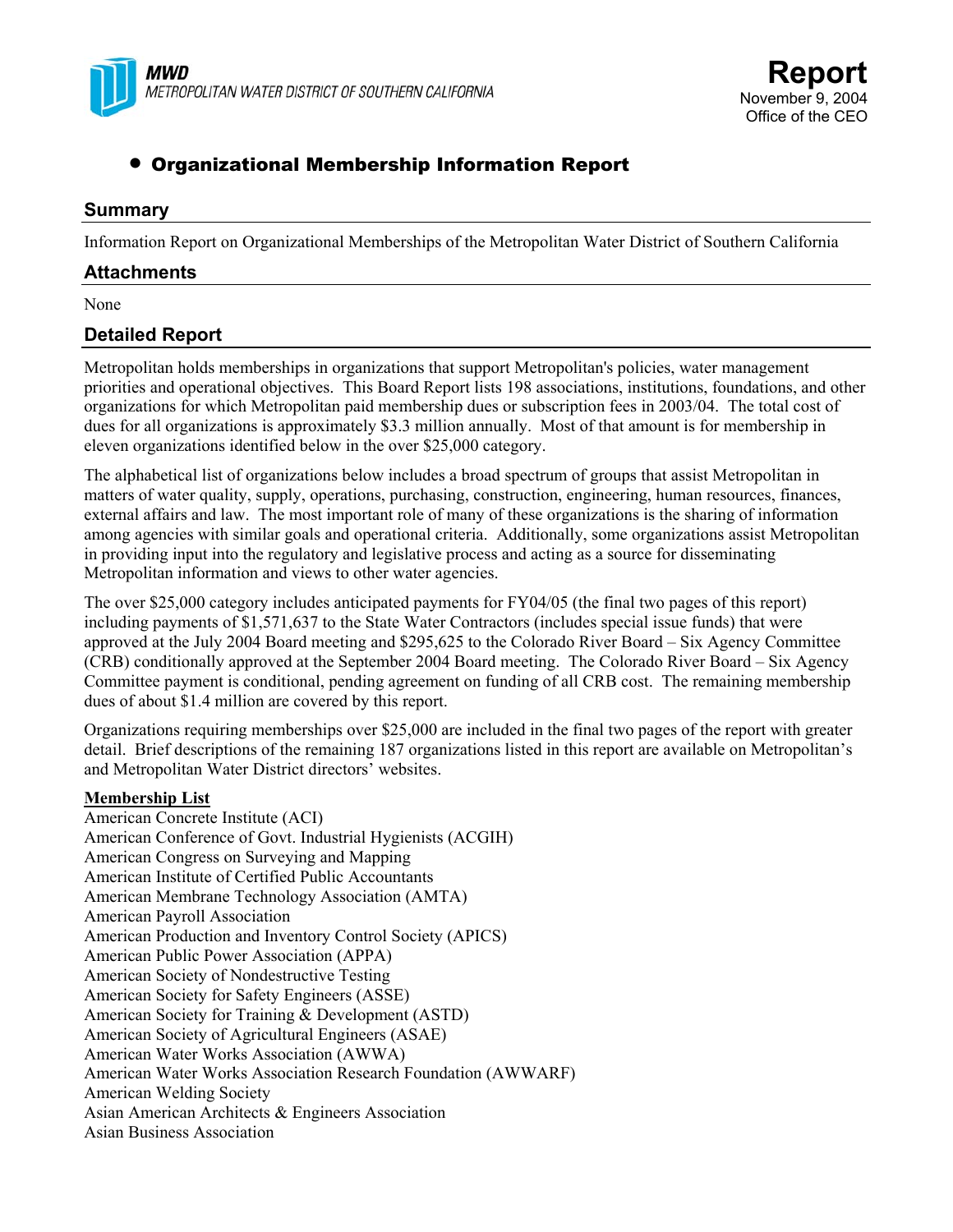#### **Membership List (cont.)**

Association of California Water Agencies (ACWA) Association of Contingency Planners (ACP) Association of General Contractors of California Association of General Contractors Safety Committee Association of Legal Administrators – National Chapter Association of Metropolitan Water Agencies (AMWA) Association of Records Managers and Administrators Association of Water Agencies of Ventura County (AWAVC) Association for Advancement of Cost Engineering Black Business Association Board of Certified Safety Professionals (BCSP) Board of Environmental Auditor Certification Building Industry Association of San Diego Building Industry Association of Southern California Building Owners & Managers Association (BOMA) Business Development Association of the Inland Empire California Association of Public Purchasing Officials (CAPPO) California Contracting City Association California Council for Environmental & Economic Balance (CCEEB) California Foundation on the Environment & the Economy (CFEE) California General Counsel Forum California Industrial Technology Education (CITEA) California Land Surveyors Association (CLSA) California Metal Investigators Association (CMIA) California Municipal Utilities Association (CMUA) California Narcotics Officer Association (CNOA) California Public Employers Labor Relations Association (CALPELRA) California Society of Certified Public Accountants California Special Districts Association (CSDA) California Urban Water Agencies (CUWA) California Urban Water Conservation Council (CUWCC) California Utilities Emergency Association (CUEA) California Water and Environmental Modeling Forum Central Cities Association *Chambers of Commerce:*  American Indian Chamber of Commerce Anaheim Chamber of Commerce Blythe Area Chamber of Commerce Burbank Chamber of Commerce Carlsbad Chamber of Commerce California Chamber of Commerce California Black Chamber of Commerce Chula Vista Chamber of Commerce Claremont Chamber of Commerce Corona Chamber of Commerce El Segundo Chamber of Commerce Filipino American Chamber of Commerce of Orange County Fullerton Chamber of Commerce Glendale Chamber of Commerce Greater Los Angeles African American Chamber of Commerce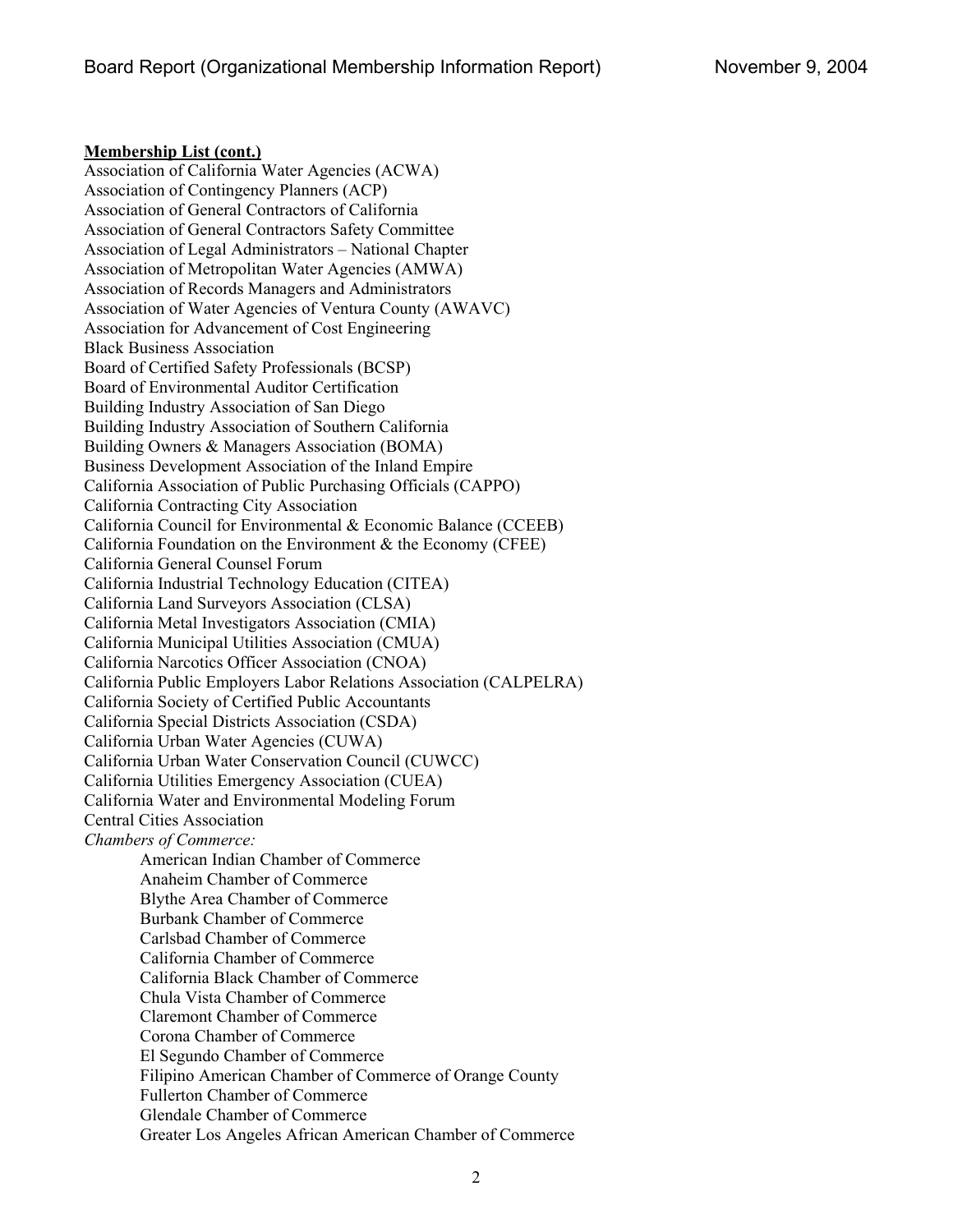Greater Riverside Chamber of Commerce

#### **Membership List (cont.)**

*Chambers of Commerce:*  Hemet/San Jacinto Valley Chamber of Commerce Hispanic Chamber of Commerce of Orange County Huntington Beach Chamber of Commerce Irvine Chamber of Commerce Lake Elsinore Valley Chamber of Commerce Lake Havasu City Chamber of Commerce Los Angeles Area Chamber of Commerce Long Beach Chamber of Commerce Northeast San Fernando Valley Chamber of Commerce Parker Area Chamber of Commerce Pasadena Chamber of Commerce Rancho Cucamonga Chamber of Commerce Redondo Beach Chamber of Commerce San Diego County Hispanic Chamber of Commerce San Diego Regional Chamber of Commerce Santa Ana Chamber of Commerce South Bay Association of Chambers of Commerce South Orange County Regional Chambers of Commerce Temecula Valley Chamber of Commerce Torrance Chamber of Commerce United Chambers of Commerce of the San Fernando Valley Coalition for Environmental Protection, Restoration and Development (CEPRD) Colorado River Association Colorado River Regional Sewer Coalition (CRRSCo) Colorado River Water Users Association (CRWUA) Computer Security Institute (CSI) Construction Industry Association on Water Quality Construction Specifications Institute Council on Education Management Department of Consumer Affairs – State of California Design-Build Institute of America Disability Management Employer's Coalition Economic Alliance of the San Fernando Valley Energy Bar Association Engineering Contractors Association Gateway Cities Partnership Government Finance Officers Association Harbor Association of Industry & Commerce (HAIC) High Tech Crime Investigation Association Imperial Valley Vegetable Growers (IVVG) Information Systems Audit and Control Association Information Systems Security Association (ISSA) Inland Empire Economic Partnership (IEEP) Institute for Management Studies Institute of Hazardous Materials Management Institute of Internal Auditors International Association of Emergency Managers (IAEM) International Crime Prevention through Environmental Design Association (CPTED) International Conference of Building Officials (ICBO)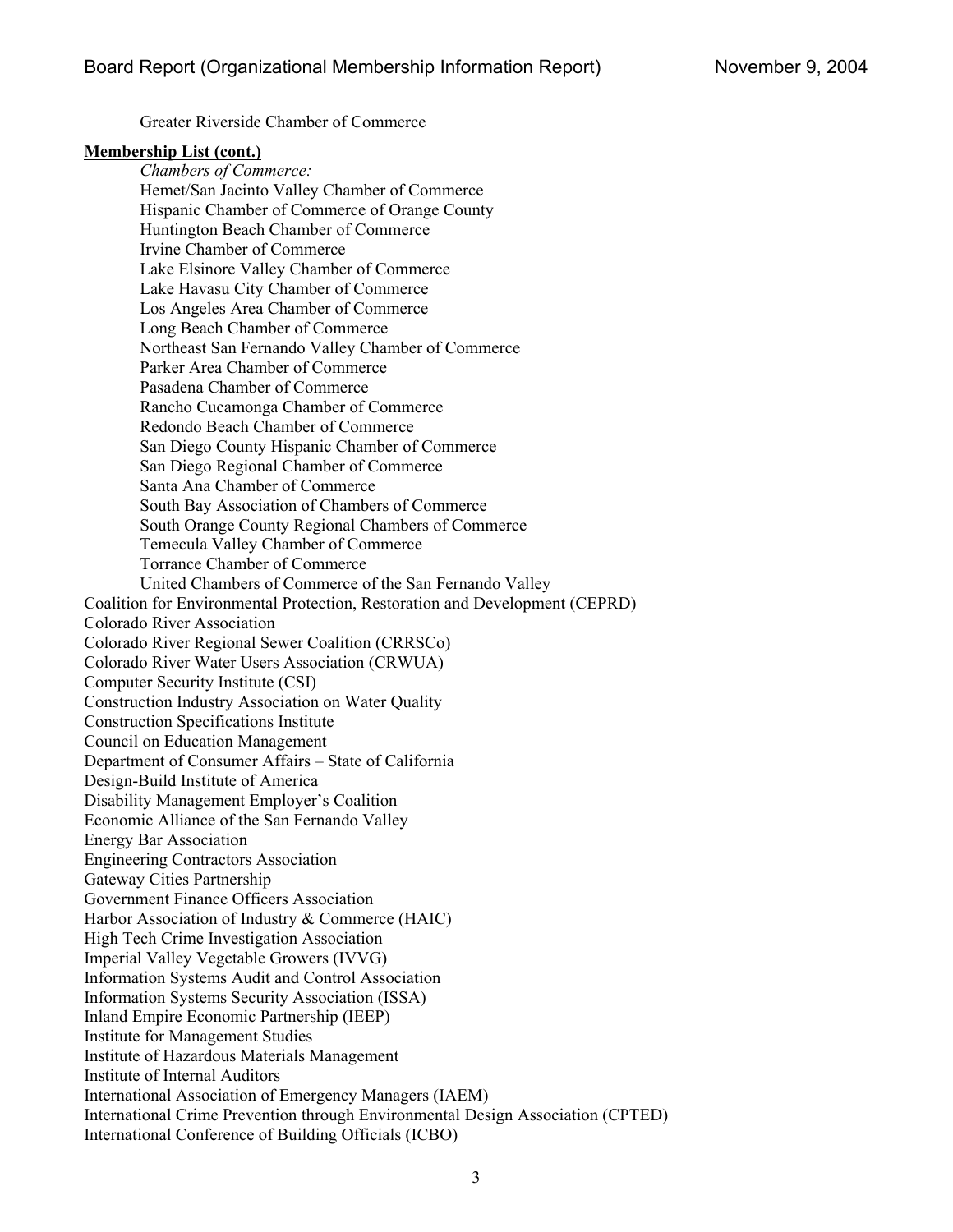International Information Systems Security Certification International Ozone Association (IOA)

#### **Membership List (cont.)**

International Right-of-Way Association International Risk Management Association International Risk Management Institute International Society for Performance Improvement (ISPI) Irrigation Association Latin Business Association League of California Cities League of California Homeowners League of California Surveying Organizations (LCSO) Los Angeles Business Council (LABC) Los Angeles Compensation and Benefits Association Los Angeles County Bar Association Los Angeles Headquarters City Association (LAHCA) Los Angeles Paralegal Association National Association of Corrosion Engineers National Association of Fleet Administrators National Association of Women Business Owners National Association of Women in Construction National Fire Protection Association (NFPA) National Hearing Conservation Association National Institute of Governmental Purchasing, Inc. National Notary Association National Safety Council (NSC) National Water Resources Association (NWRA) Municipal Caucus Oracle Application User Group (OAUG) Oracle Users Group Los Angeles Area Chapter (LAOUG) Orange County Business Council Orange County Taxpayers Association Organization Development Network (ODN) Organization Resources Counselors, Inc. Professionals in Human Resources Association (PIHRA) Project Management Institute (PMI) Public Agency Risk Managers Association Public Risk and Insurance Management Association Quality Assurance Institute- (QAI) Rancho Santa Ana Botanic Garden Resources Landowners Coalition San Gabriel Valley Economic Partnership Six Agency Committee Society for Human Resources Management (SHRM) Society for Technical Communications (STC) Society of California Archivists Society of Maintenance & Reliability Professionals Southern California Alliance of Publicly Owned Treatment Works (SCAP) Southern California Business Association (SCBA) Southern California Contractors Association Southern California Emergency Services Association (SCESA) Southern California Minority Business Development Council Southern California Personnel Management Association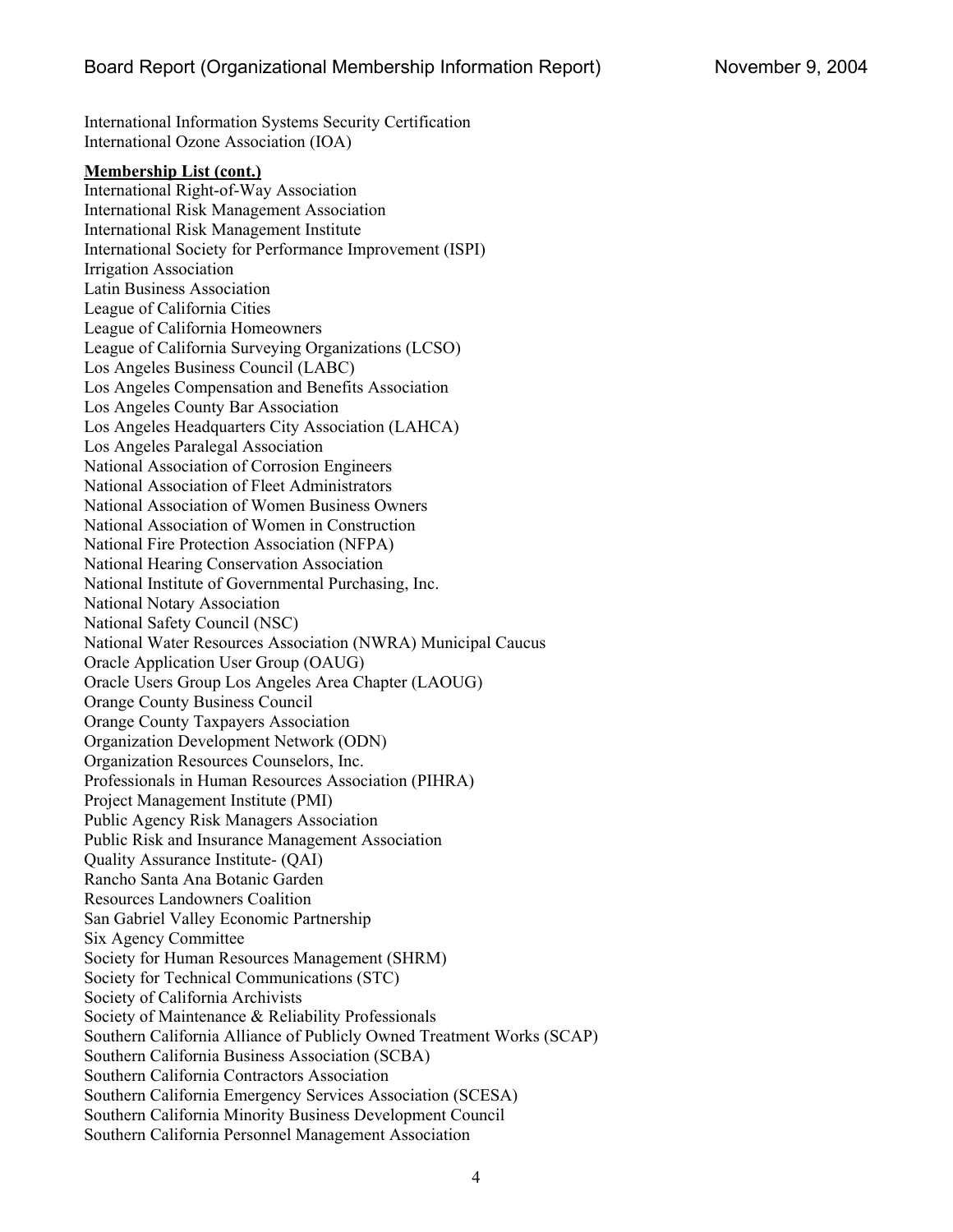**Membership List (cont.)**  Southern California Quality Assurance Association (SCQAA) Southern California Salinity Coalition Southern California Water Committee (SCWC) Southern California Water Utilities Association State Bar of California State Water Contractors Steel Structures Painting Council STI Knowledge System Administrators, Audit, Network and Security Association (SANS) The Children's Museum of Los Angeles The Chlorine Institute The Data Warehousing Institute- TDWI The Trust for Public Land Underground Service Alert United States Committee on Irrigation and Drainage (USCID) United States Society of Dams (USSD) Urban Land Institute Urban Water Institute U.S. Desalination Coalition Valley Economic Development Corporation Valley Industry & Commerce Association (VICA) Water Education Foundation Water Resources Center Archives WateReuse Association (WRA) Western Coalition of Arid States (WESTCAS) Western Electricity Coordinating Council (WECC) Western Regional Intergovernmental Personnel Assessment Western Urban Water Coalition (WUWC) World at Work Xplor International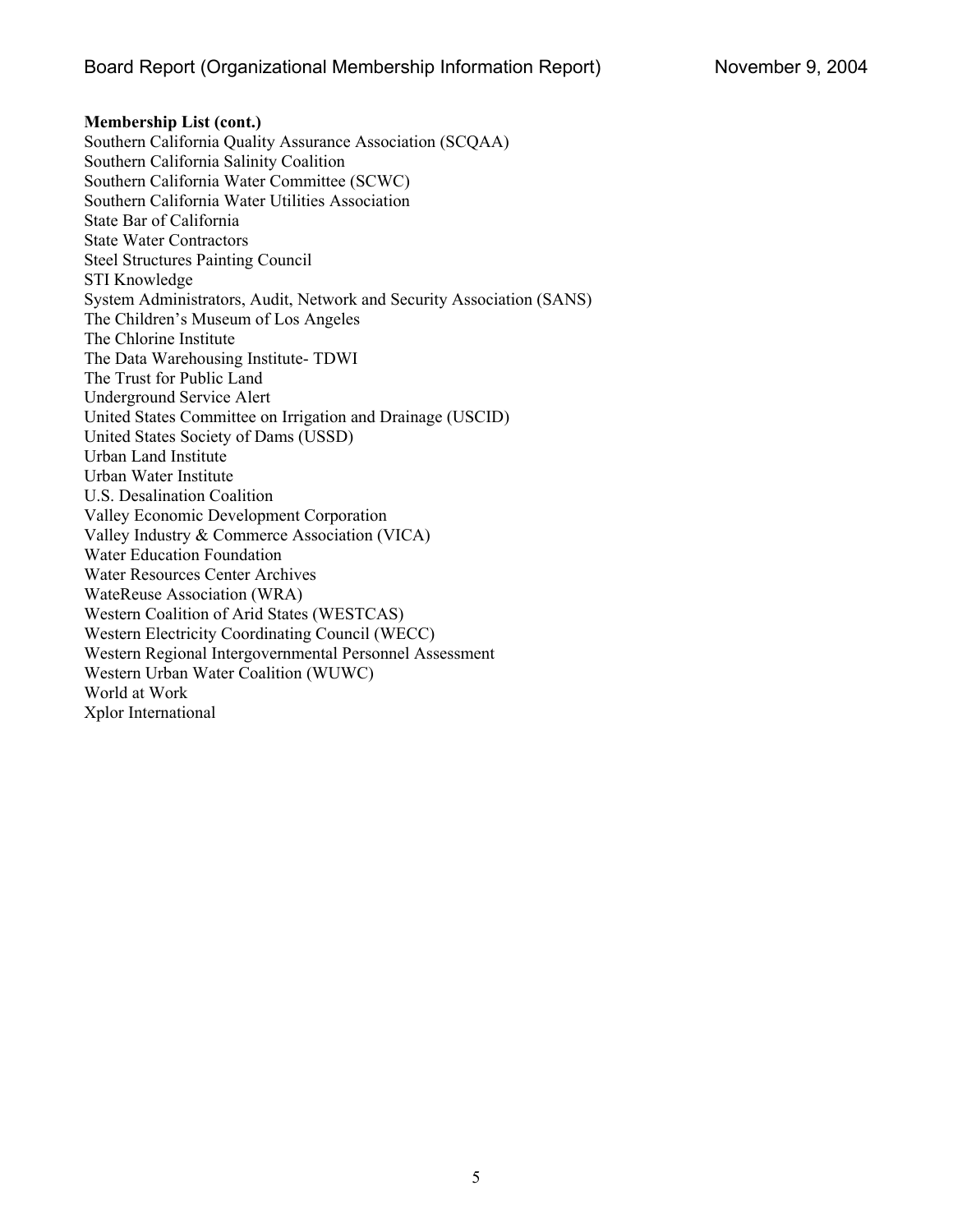# **METROPOLITAN WATER DISTRICT OF SOUTHERN CALIFORNIA**

# **MEMBERSHIPS – ANNUAL DUES \$25,000 OR GREATER**

# *This category includes anticipated payments for FY04/05.*

### **American Water Works Association Research Foundation (AWWARF)**

AWWARF is a nonprofit corporation, established in 1967, to promote, coordinate, and finance applied research in the operation and management of public water supply systems. Metropolitan has benefited from AWWARF's program in a number of areas including the Information Collection Rule, the Disinfectants/Disinfection By-Products (D/DBP) Rule, the Enhanced Surface Water Treatment Rule, taste and odor control strategies and detection and treatment of microbial pathogens. The subscription fee is \$465,000 for water quality programs. (*Water System Operations)* 

#### **California Council for Environmental and Economic Balance (CCEEB)**

CCEEB was founded in 1973 as a coalition of California business, labor and public leaders who work together to advance collaborative strategies for a sound economy and a healthy environment. The Board has equal representation for its three constituencies. Group provides effective working relationships with key legislators, the executive branch, management and staff of federal, state and local regulatory agencies, environmental groups and community groups. Membership dues are \$29,000. (*Water System Operations)*

# **California Municipal Utilities Association (CMUA)**

CMUA has represented publicly owned water, gas and electric utilities throughout California since 1933 and is the only association that combines these important utility services. Metropolitan joined CMUA in September 1946. Metropolitan's Sacramento office works closely with CMUA staff. Efforts related to the electrical industry are supported by a special assessment. The FY04/05 assessment was a total of \$64,100. (*Water System Operations)* 

#### **California Urban Water Agencies (CUWA)**

The California Urban Water Agencies (CUWA) is a non-profit corporation formed in 1990. The mission is to provide a forum for combining the expertise and resources of its member agencies to study and promote the need for a reliable, high quality water supply for the state' s current and future urban water needs. Membership dues are \$90,000. (*Water Resource Management)*

#### **California Urban Water Conservation Council (CUWCC)**

Metropolitan is a signatory to the 1991 Council's Memorandum of Understanding, voluntarily committing to a good faith effort to implement a prescribed set of urban water conservation "Best Management Practices." At the request of the member agencies, Metropolitan has agreed to cost share the Southern California region's annual dues. Membership dues are \$195,000. (*Water Resource Management)* 

#### **Six Agency Committee (Committee)**

Created in 1950, the Committee's primary function is to support the Colorado River Board (CRB) through the collection and administration of funds that are used by the CRB staff for purposes that will secure the represented agencies' rights and interests in Colorado River system water and power resources. Metropolitan has contributed to the fund since its inception. This year's assessment was \$295,625. (*Water Resource Management)*